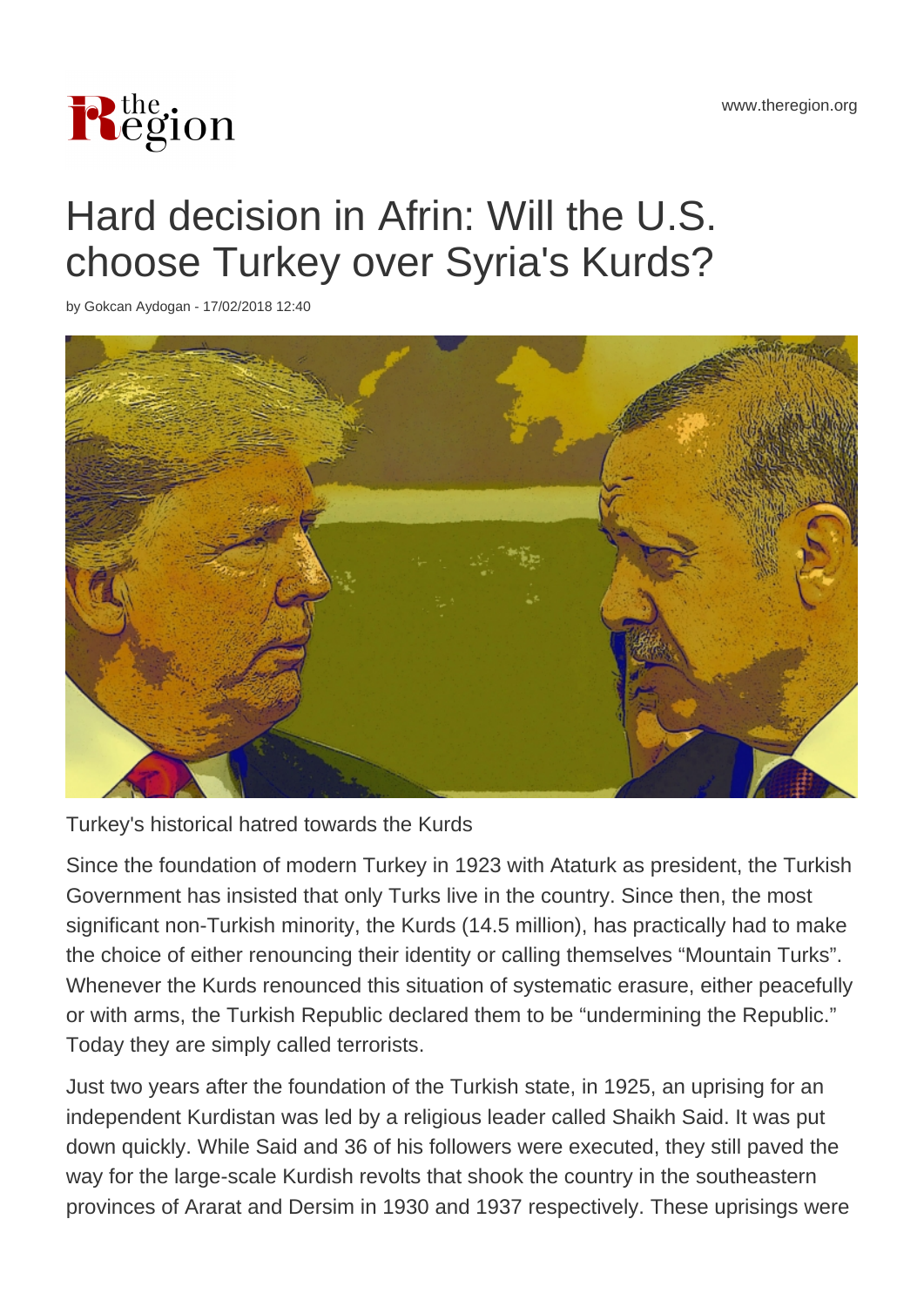too, met with the iron fist of the state.

In the aftermath of the Dersim rebellion of 1937, The British consul at Trabzon - the diplomatic post closest to Dersim - spoke of brutal and indiscriminate violence and made an explicit comparison with the Armenian massacres of 1915. "Thousands of Kurds," he wrote, "including women and children, were slain; others, mostly children, were thrown into the Euphrates River. Thousands of others in less hostile areas, who had first been deprived of their cattle and other belongings, were deported to provinces in Central Anatolia."

Kurds have accused the government's successive attempts of suppressing their identity, through such means as the banning of the Kurdish language in society, education, print and media, as efforts to deny their existence. Ataturk believed the unity and stability of a country lay in unitary political identity, relegating cultural and ethnic distinctions to the private sphere. "Happy is he who calls himself a Turk" the adage of the state used to go, and if you did not want to, then you would have to keep that to yourself.

However, many Kurds did not relinquish their identities and language, which only led to the deepening of their legacy of resistance. Today, in Turkey this has been embodied to many Kurds within the Kurdistan Workers' Party (PKK), which was formed in 1978 to advocate for Kurdish self-determination.

A large-scale armed conflict between Turkey's armed forces and the Kurdistan Workers' Party (PKK) occurred throughout the 1980s and 1990s, leaving over 35,000 dead. Things only started to get worse before they seemed to slightly get better.

Recent moves by the Turkish government, after almost 100 years of insurgency, have provided Kurds with limited rights and freedoms, particularly in regards to the Kurdish language, education, and media.

However, Kurdish politicians and activists still face pressure.

The government has arrested 11 Peoples' Democratic Party (HDP) deputies, including the party's co-chairs Selahattin Demirtas and Figen Yuksekdag, 1473 members of HDP and Democratic Regions Party (DBP) and also has seized the administration of 63 municipalities since a failed coup attempt on July 15, 2016. The HDP and DBP are criminalized, precisely because they are seen as being "pro-Kurdish." Although Erdogan has branded himself as a reformer, the Kemalist roots of the Turkish state are still fully intact.

And so it is no surprise then why Turkey's President Erdogan has his eyes set on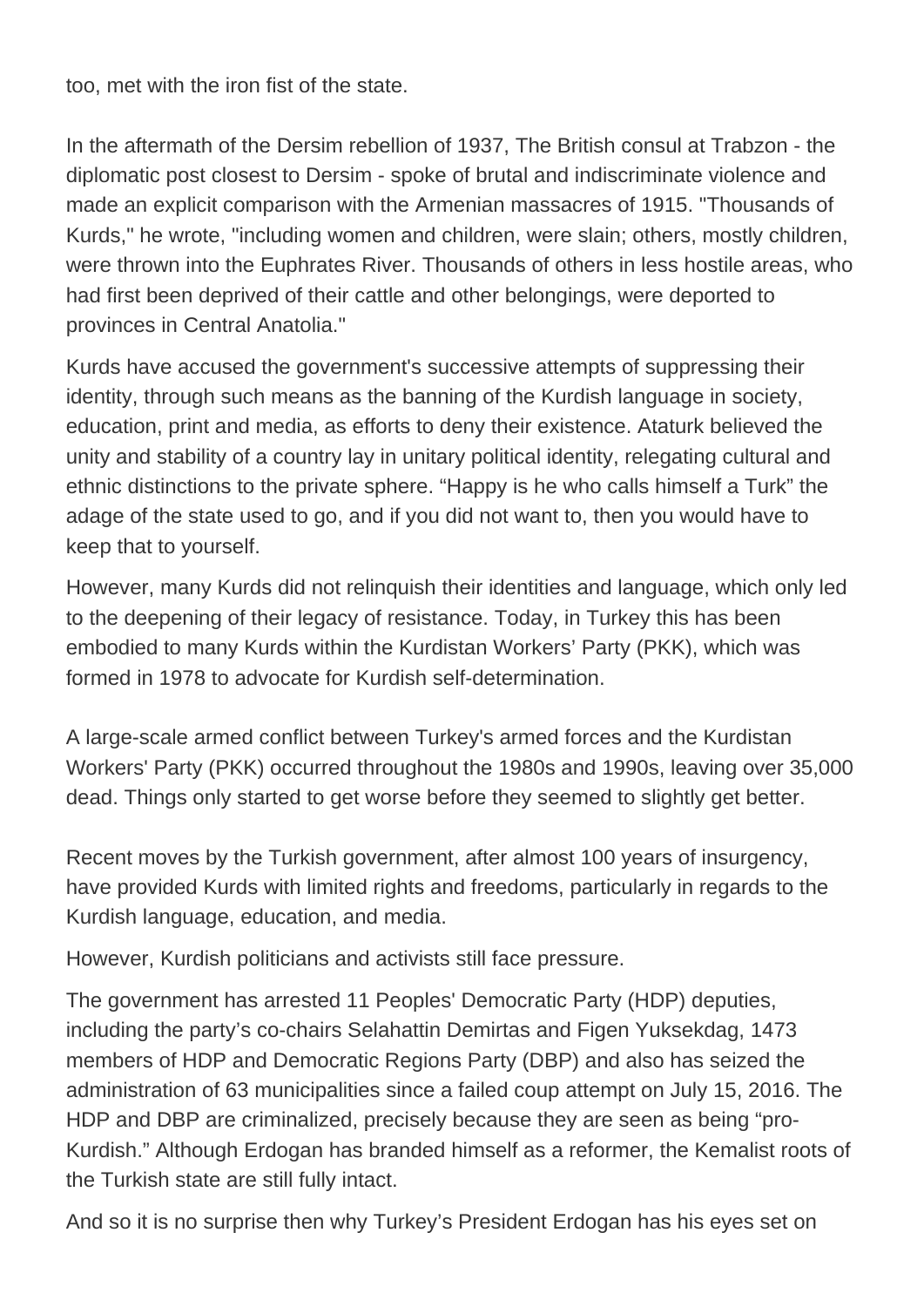Syria's Kurds. Erdogan takes Ataturk's view to its logical conclusion: there can not be an autonomous Kurdistan in Turkey and never one close to Turkey's border. He fears that the successful political experiment in northern Syria could help embolden the cause of Kurds within Turkey.

### Kurdish renaissance

In northern Syria, also known as Rojava, the People's Protection Units (YPG) came to life in 2011. The Kurdish YPG allied with Arab, Assyrian, Turkmen, Christian, Armenian and Yazidi populations in order to form the Syrian Democratic Forces (SDF). The SDF is the alliance that, with the support of the U.S. but against the will of Ankara, has been fighting against the Islamic State with considerable success. It was the SDF, for example, which dislodged IS from its symbolic capital in Raqqa.

Afrin, one of the three autonomous cantons in Rojava, has been under control of the Democratic Union Party (PYD) and the YPG since 2012. It lies on the border with Turkey like other two cantons of Rojava. Erdogan and the ruling establishment of the Turkish republic find this troubling.

## The current situation

On January 20<sup>th</sup>, Erdogan announced an offensive against Afrin. He claimed to be attacking after the United States made explicit that they will train fighters to set up a border force that could help neutralize a threat by IS. Many of those fighters, the United States promised, would include their Kurdish partners on the ground. This infuriated Erdogan.

But Erdogan had already planned an attack on Afrin months prior, and said so explicitly. The plan was in the making for months, the border-force, depending on who you ask, was either a trigger to speed up the process or a convenient excuse.

Now, it is the third week of indiscriminate artillery attacks and aerial strikes in Afrin, which have already caused a huge number of civilian deaths. There are two military characteristics of the attacks on Afrin. The first is an aerial campaign waged by the Turkish Air Force. The second is a ground invasion by the Turkish Armed forces, which is being aided by the jihadist wing of the Free Syrian Army (FSA). On Sunday, January 21st, Turkish ground troops entered Afrin with, in their own words, 25000 fighters from the 'Free Syrian Army' trained by Ankara.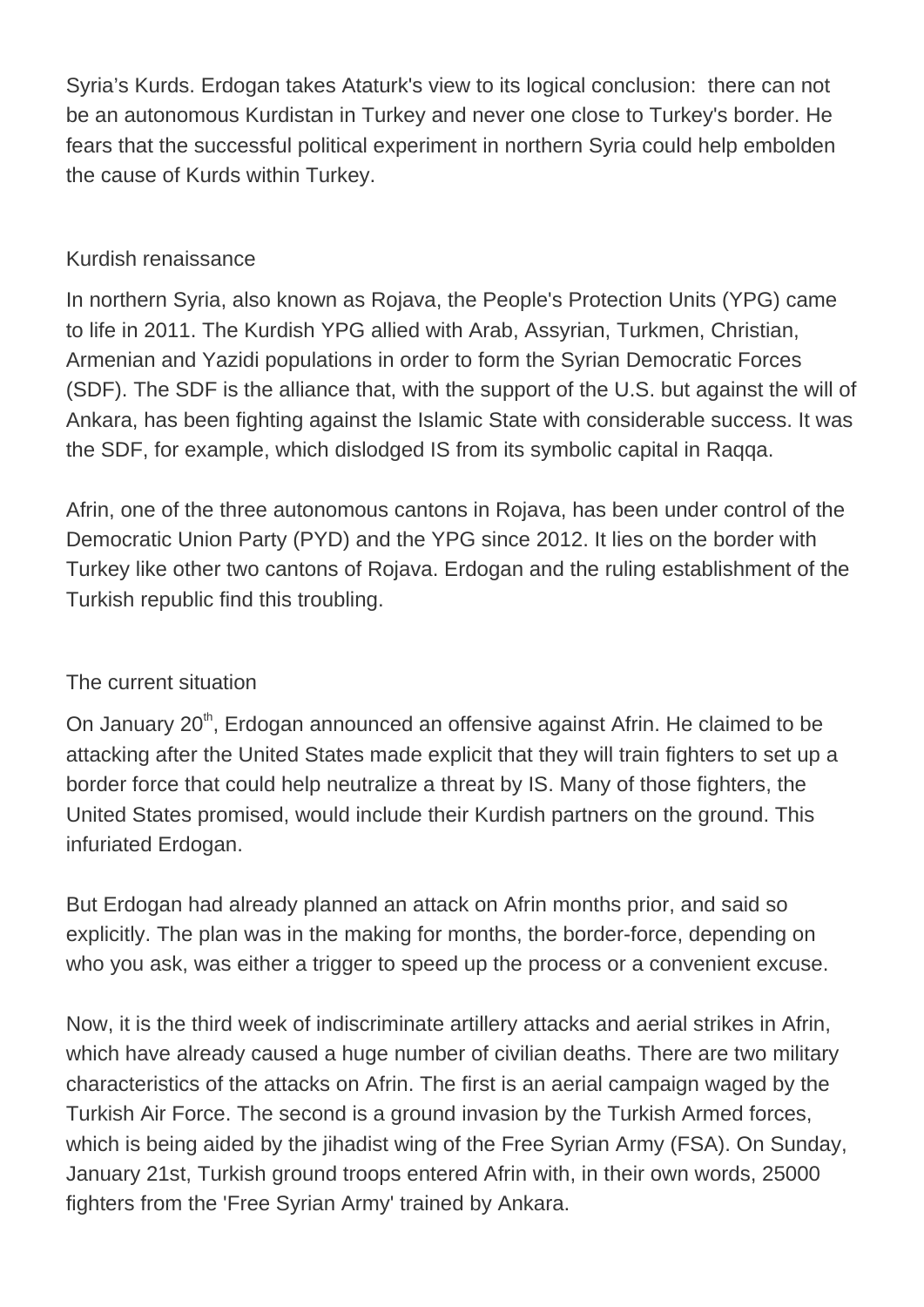Turkey calls it 'Operation Olive Branch', which claims to seek the "liberation" of the Kurdish enclave "from terrorists". Notwithstanding the name of the operation though, in its third week Turkey's offensive into Afrin has led to civilian deaths, torture, the destruction of historical heritage, video footage of a mutilated fighter of the Women's Protection Units (YPJ) and various propaganda videos released by FSA militants calling for a "Jihad" in Afrin and death to the "atheist Kurdish pigs".

Erdogan hoped the offensive would be brief. Turkey's Army and allied Free Syrian Army (FSA) militias, however, have struggled thus far to gain military ground in Afrin. So, it is possible that Operation Olive Branch will take longer than expected, that is, if it does not fail entirely.

## Expandability of freedom of expression

Erdogan has criticized opponents of the military intervention, particularly inside the country, as 'traitors and terror sympathizers'.

Turkey's authorities have cautioned all dissidents not to protest, a warning which is especially directed against members of the opposition party, HDP.

As the authorities put it themselves, if people turned up to demonstrations, then the security forces will act "immediately" and "severely".

Turkey has also ordered the arrest of 31 people, including the co-leader of HDP over opposition to the military's offensive in Syria.

Since the launch of Operation Olive Branch, more than 600 people have been detained for protests or social media posts against the offensive.

#### The world is watching

Even though the YPG has contributed the most to virtually eliminating the IS in Syria, the international reaction against the operation in Afrin is rather chilling.

The European Union is absolutely silent because of its arms deals with Erdogan, investments in Turkey and the refugee deal. The refugee deal entails that Turkey take in most of the refugees in our current global refugee crisis, in exchange for aid, and influence on the region. Turkey, in other words, uses its refugee population as leverage against Europe.

And as for Russia, it has already made a secret agreement with Turkey in Syria: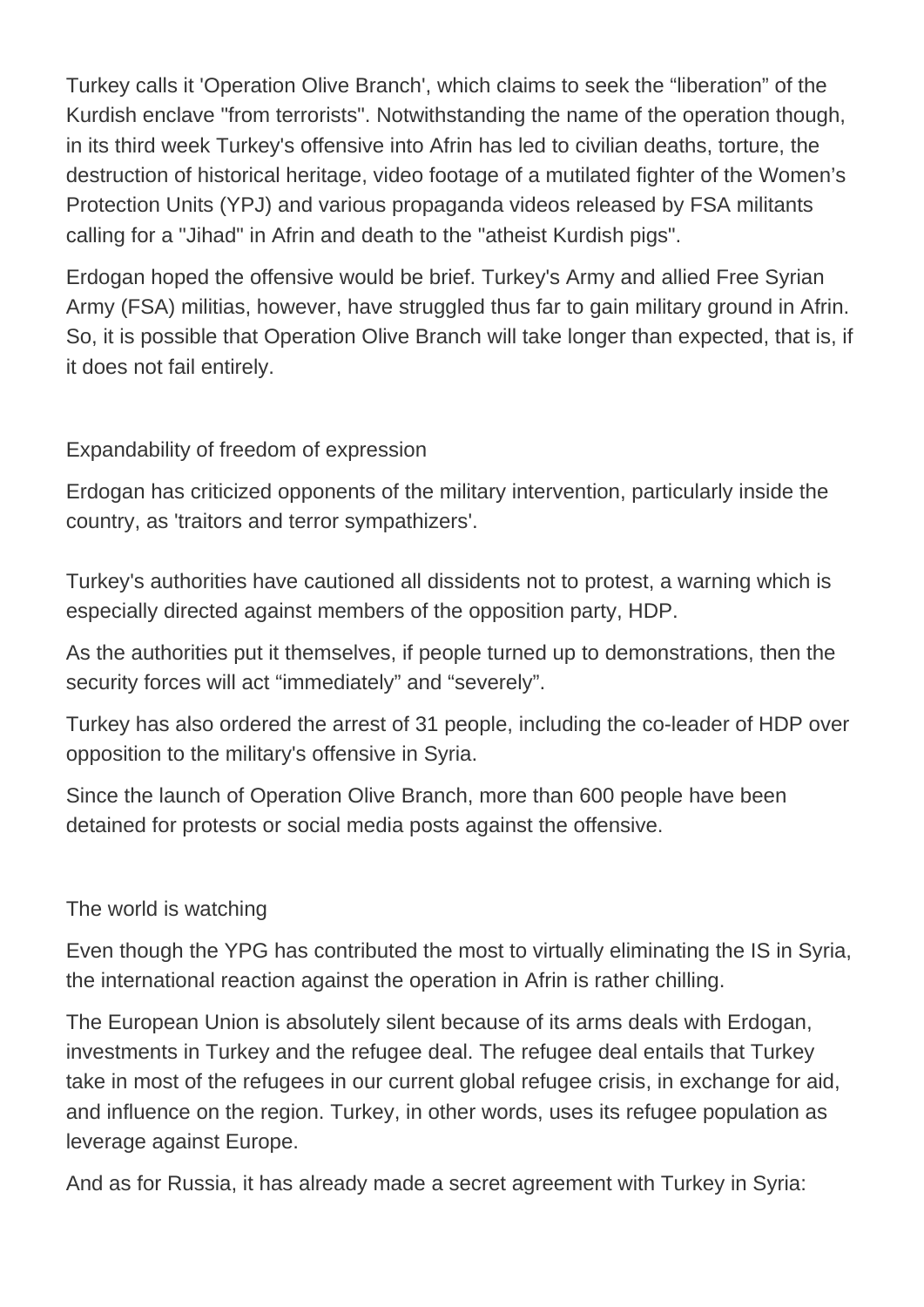Turkey can take its course in Afrin and the surrounding areas in exchange for Moscow and Damascus winning the power to suppress the opposition against Assad in southern Syria successfully.

The airspace of Afrin is under the control of Russia.

Idlib is under the control of Jihadist groups that are supported by Turkey.

Thus, Erdogan is exchanging his jihadist groups' last stronghold with an operation to attack Afrin.

And the U.S.? Reasons behind the silence

The Kurds themselves have asked the US-led coalition to take action against Turkey's Afrin offensive.

But the U.S wonders why it should.

Washington does not need the YPG as it did before. The Islamic State in Syria has almost been defeated. Washington also does not want to spoil its already tense relations with Ankara. Most importantly though, Washington wants to see the SDF being taught a lesson for ideological reasons.

The political system of Rojava can be followed in its constitution, the "Charter of the Social Contract". The constitution provides that all residents shall enjoy the fundamental right of gender equality and freedom of religion. It also provides for property rights.

Abdullah Ocalan, the Kurdistan Workers' Party (PKK) leader imprisoned in Turkey's Imrali, has been taken up as the iconic leader in Rojava whose ideas shaped the region's society and politics. In prison, Ocalan wrote about social ecology, direct democracy, and libertarian municipalism, a confederation of local citizens' assemblies. In March 2005, Ocalan issued his "Declaration of Democratic Confederalism in Kurdistan" calling upon citizens "to create municipal assemblies, which he called 'democracy without the state".

Ocalan envisioned these assemblies as forming a confederation, united for the purposes of self-defence and enshrined with the values of anti-capitalism, environmentalism, gender equality, and ethnic, cultural, and religious pluralism.

The U.S. has not openly confronted the ideology behind the most efficient force in the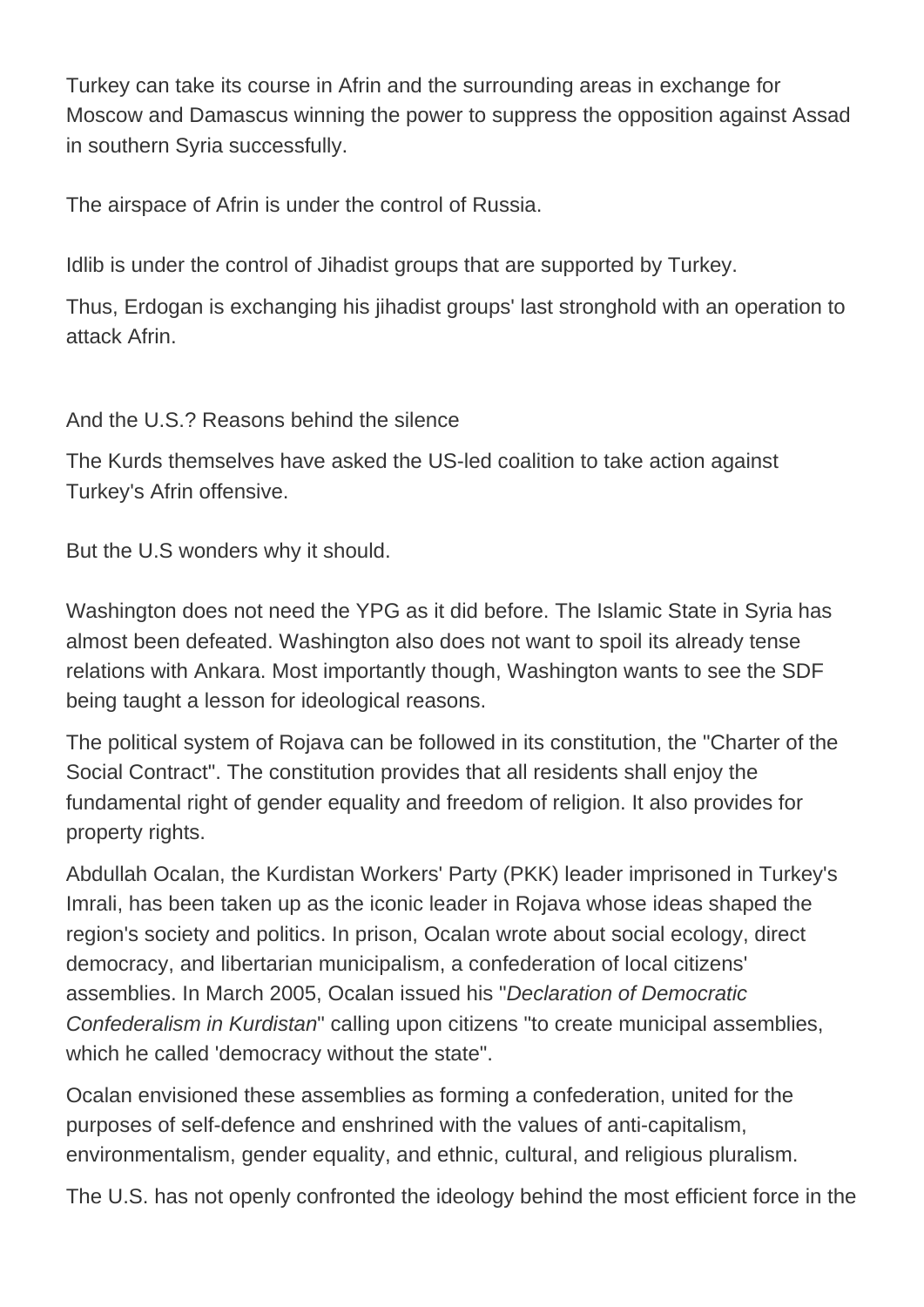fight against the Islamic State. And partially because they felt that they have not had to, insofar as Syrian Kurds made up a vast majority of those fighting against IS.

However, the U.S also never hid its discomfort and confusion.

When the SDF defeated IS, the Syrian Democratic Forces celebrated with a huge banner of Abdullah Ocalan. The United States went on record to publicly condemn this act. "The coalition does not approve of the display of divisive symbols and imagery at a time in which we remain focused on the defeat of Daesh (IS) in Syria" coalition spokesperson Colonel Ryan Dillon, said in response to the act. The U.S embassy in Turkey was more straightforward, "he should not be celebrated" they wrote in a statement.

Uncomfortable the United States may have been, but they never had an opportunity to intervene.

By staying silent on Turkey's Afrin attacks, the United States has seized a unique opportunity to take a stand against the ideology of Rojava. By that, they indirectly give the SDF a message which can be understood as something along the lines of the following: "we appreciate your efforts in the fight against IS; however, there is one thing we hate more than radical Islamism, and it is socialism. So, either abandon your leader and ideology or we "might" forget that we are allies."

Turkey's offensive against the Kurds in Afrin has not been condemned. The statement by the U.S. State Department, on the contrary, states: "We continue to support Turkey, our ally within NATO and an important partner in the fight against the Islamic State."

Afrin is just the beginning

According to the latest reports, Erdogan no longer wants to limit the so-called "Operation Olive Branch" just within the confines of Afrin and its surrounding areas. Rather, Erdogan wants to strip all land controlled by the Kurds in Syria.

Inconveniently, American bases of the anti-IS coalition stand in his way. Indeed, it is still plausible and not a fantasy, that troops from Turkey and the U.S., both NATO allies, could come face to face. The question is how Washington would respond if Turkey advances towards territory it claims to be protecting.

Soon, the U.S. will have a difficult choice to make. Either it will have to stand with an out of control dictator, or it will have to "tolerate" the socialist SDF, which proposes the only reliable social program for establishing peace in Syria and arguably the